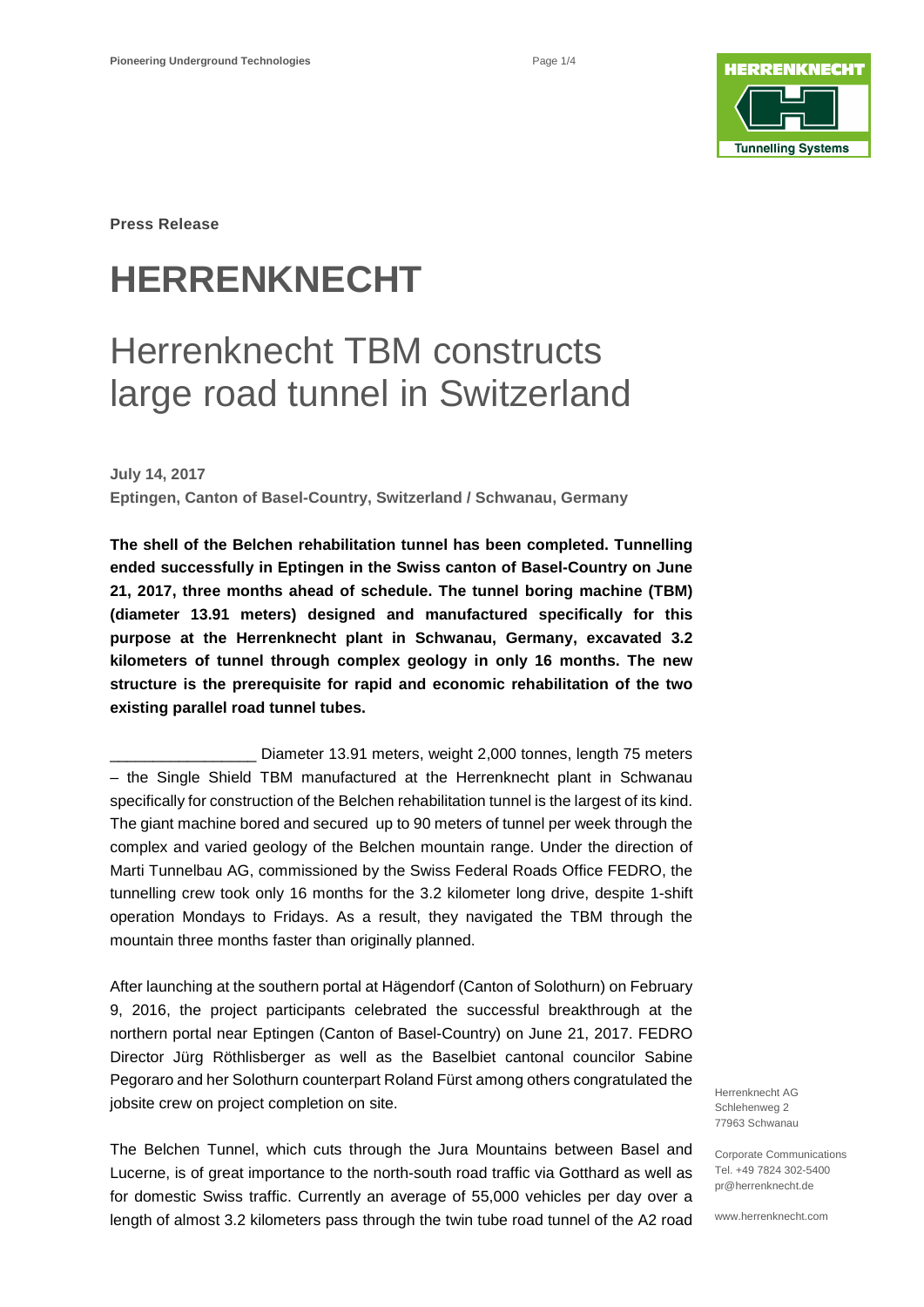

tunnel with two lanes in each direction. As a result of increasing rock pressure, both tubes are urgently in need of repair to ensure operational safety.

The rehabilitation tunnel now completed was excavated through the mountain to the west of the two existing tubes at a distance of 40 to 116 meters from the existing tunnel system. Along the tunnel alignment the miners from Marti Tunnelbau AG mastered the challenging geological conditions with the Herrenknecht Single Shield TBM with overburdens of up to 360 meters. Soft layers of rock alternated with up to 225 MPa hard layers, in places with karstified and water-bearing transition zones. In addition, long sections of squeezing opalinus clay and swelling gypsum keuper had to be passed through. Site manager Sergio Massignani summarized after the breakthrough: "Thanks to the comprehensive knowledge of the ground conditions from the two existing tunnel tubes, coupled with our experience and Herrenknecht's know-how, the machine was optimally designed for the demanding requirements of the alignment of the Belchen rehabilitation tunnel."

After completion of the final works inside the tunnel and its commissioning in 2021, the two existing tubes dating from the 1970s will be renovated one after the other so that, as before, two lanes will be available in each direction, north and south, and the traffic can flow unimpeded. When the TBM was launched in February 2016, Jürg Röthlisberger summarized the concept of the project with the words "construction without queues".

## **Project data**

## **Herrenknecht TBM constructs large road tunnel in Switzerland**

|  | <b>MACHINE / PROJECT DATA S-947 BELCHEN REHABILITATION TUNNEL</b> |
|--|-------------------------------------------------------------------|
|--|-------------------------------------------------------------------|

#### **Machine type: Single Shield TBM**

- › Shield diameter: 13,910 mm
- › Drive power: 3,500 kW
- › Tunnel length: 3,200 m
- › Geology: Gypsum, clay, lime, dolomites, marl
- › Customer: Marti Tunnelbau AG
- › Client: Swiss Federal Roads Office FEDRO

Herrenknecht AG Schlehenweg 2 77963 Schwanau

Corporate Communications Tel. +49 7824 302-5400 pr@herrenknecht.de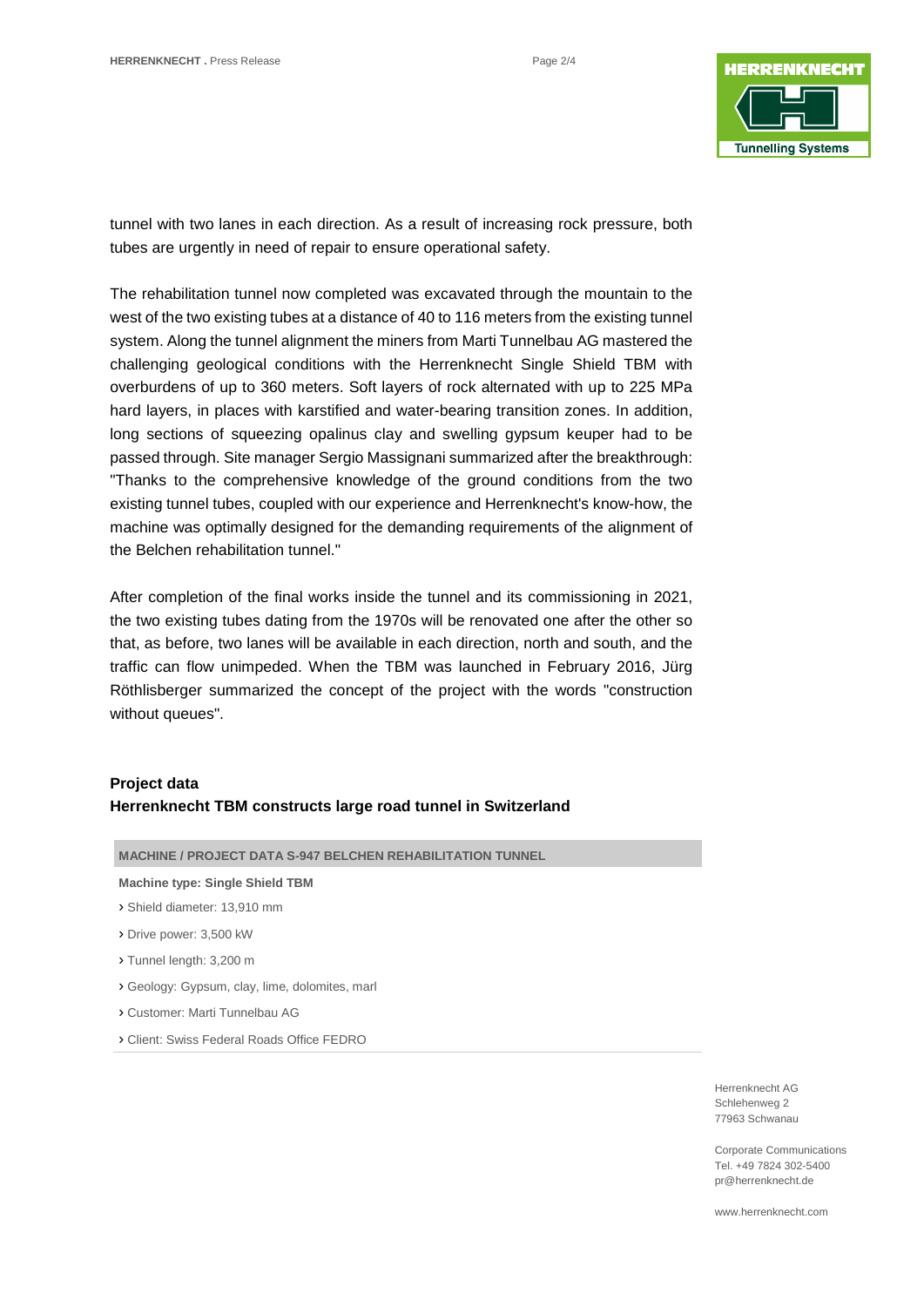

## **Photos Herrenknecht TBM constructs large road tunnel in Switzerland**



#### Photo 1

On June 21, 2017 the miners and project managers celebrated the breakthrough of the tunnel boring machine at the Belchen rehabilitation tunnel. Thanks to weekly best performances of up to 90 meters, the 3.2 km tunnel was completed in only 16 months.



#### Photo 2

After jobsite assembly, excavation of the 3.2 kilometer long Belchen rehabilitation tunnel began in February 2016 at the southern portal near Hägendorf (Canton of Solothurn). The tunnel alignment took the giant machine through complex geological sections with alternating rock layers.



### Photo 3

The tunnel boring machine for the Belchen rehabilitation tunnel was handed over to the project managers of Marti Tunnelbau AG in mid-September 2015 at the Herrenknecht plant in Schwanau. With a diameter of 13.91 meters it is the largest Single Shield TBM ever built by Herrenknecht.



#### Photo 4

Site manager Sergio Massignani summarized after the breakthrough: "Thanks to the comprehensive knowledge of the ground conditions from the two existing tunnel tubes, coupled with our experience and Herrenknecht's know-how, the machine was optimally designed for the demanding requirements of the alignment of the Belchen rehabilitation tunnel."

#### Herrenknecht AG Schlehenweg 2 77963 Schwanau

Corporate Communications Tel. +49 7824 302-5400 pr@herrenknecht.de